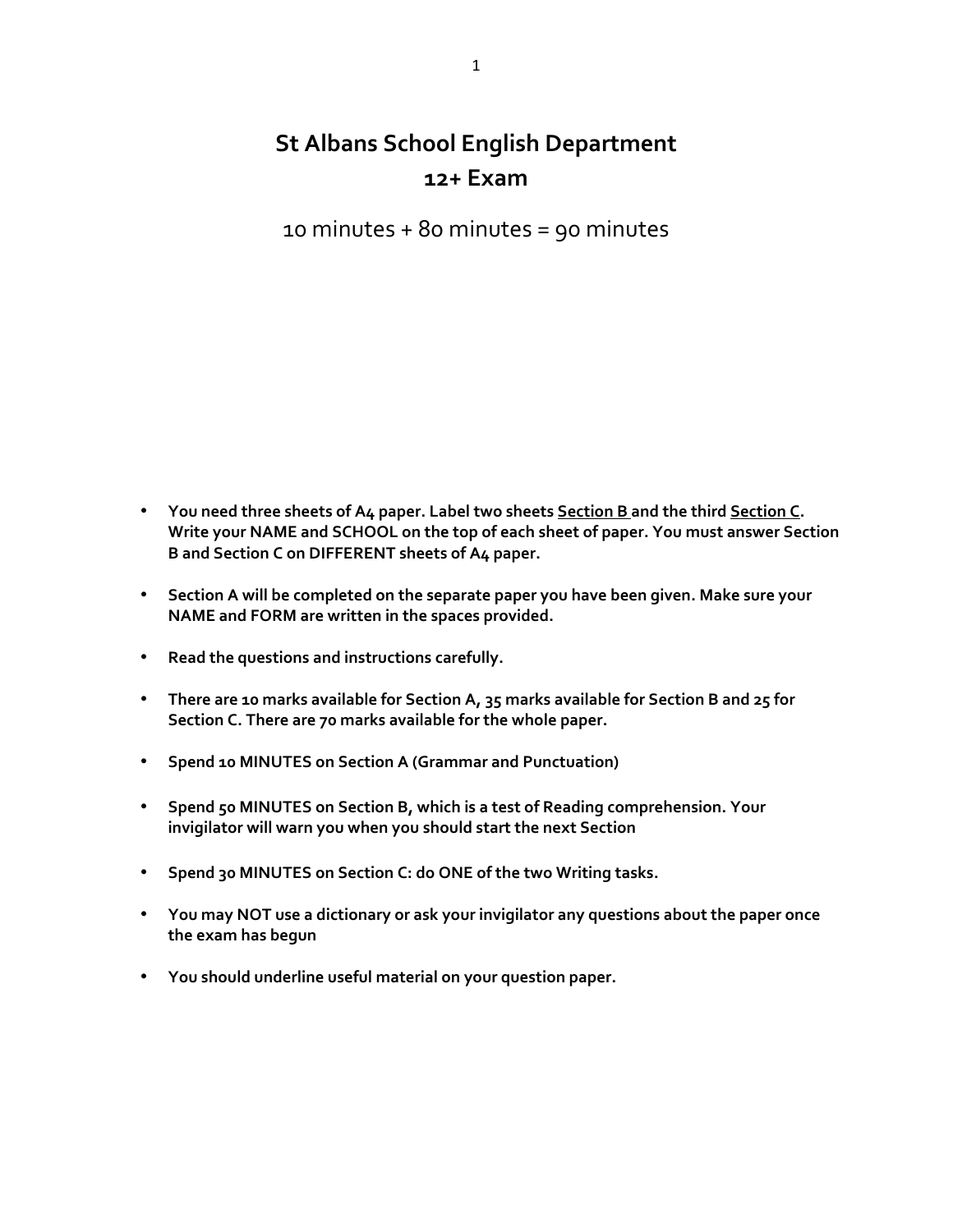# **English Exam Section B**

## **Reading Fiction Constanting Constanting Constanting (50 minutes)**

*Spend* 10 minutes reading the following extract carefully and then answer all of the *questions on the following pages.*

## The extract is taken from the beginning of a short story set in India.

#### 'Games at Twilight' by Anita Desai It was still too hot to play outdoors. They had had their tea, they had been washed and had their hair brushed, and after the long day of confinement in the house that was not cool but at least a protection from the sun, the children strained to get out. Their faces were red and bloated with the effort, but their mother would not open the door, everything was still curtained and shuttered in a way that stifled the children, made them feel that their lungs were stuffed with cotton wool and their noses with dust and if they didn't burst out into the light and see the sun and feel the air, they would choke. "Please, ma, please," they begged. "We'll play in the veranda and porch—we won't go a step out of the porch." "You will, I know you will, and then-"No—we won't, we won't," they wailed so horrendously that she actually let down the bolt of the front door so that they burst out like seeds from a crackling, overripe pod into the veranda, with such wild, maniacal yells that she retreated to her bath and the shower of talcum powder and the fresh sari that were to help her face the summer evening. They faced the afternoon. It was too hot. Too bright. The white walls of the veranda glared stridently in the sun. The bougainvillea $^1$  hung about it, purple and magenta, in livid balloons. The garden outside was like a tray made of beaten brass, flattened out on the red gravel and the stony soil in all shades of metal—aluminum, tin, copper, and brass. No life stirred at this arid time of day—the birds still drooped, like dead fruit, in the papery tents of the trees; some squirrels lay limp on the wet earth under the garden tap. The outdoor dog lay stretched as if dead on the veranda mat, his paws and ears and tail all reaching out like dying travelers in search of water. He rolled his eyes at the children—two white marbles rolling in the purple sockets, begging for sympathy—and attempted to lift his tail in a wag but could not. It only twitched and lay still. Then, perhaps roused by the shrieks of the children, a band of parrots suddenly fell out of the eucalyptus tree, tumbled frantically in the still, sizzling air, then sorted themselves out into battle 1 5 10 15 20 25

<sup>&</sup>lt;u> 1989 - Jan Samuel Barbara, margaret e</u>  $^1$  Brightly coloured flowering plant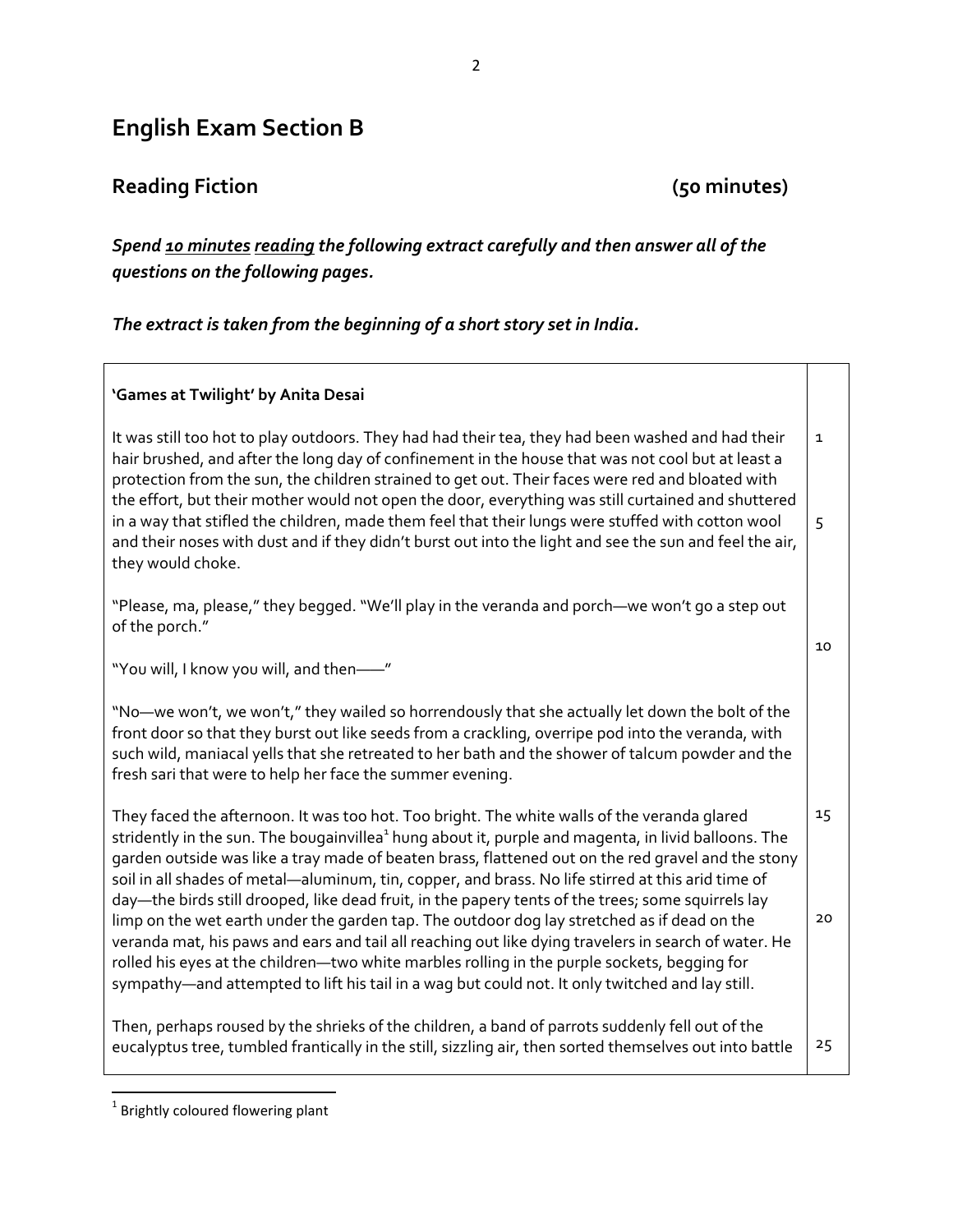formation and streaked away across the white sky.

The children, too, felt released. They too began tumbling, shoving, pushing against each other, frantic to start. Start what? Start their business. The business of the children's day which is—play.

30

"Let's play hide-and-seek."

"Who'll be It?"

"You be It."

"Why should I? You be-

"You're the eldest-

"That doesn't mean-

The shoves became harder. Some kicked out. The motherly Mira intervened. She pulled the boys roughly apart. There was a tearing sound of cloth, but it was lost in the heavy panting and angry grumbling, and no one paid attention to the small sleeve hanging loosely off a shoulder. 35

"Make a circle, make a circle!" she shouted, firmly pulling and pushing till a kind of vague circle was formed. "Now clap!" she roared, and, clapping, they all chanted in melancholy unison: "Dip, dip, dip—my blue ship——" and every now and then one or the other saw he was safe by the way his hands fell at the crucial moment—palm on palm, or back of hand on palm—and dropped out of the circle with a yell and a jump of relief and jubilation. 40

Raghu was It. He started to protest, to cry "You cheated—Mira cheated—Anu cheated——" but it was too late, the others had all already streaked away. There was no one to hear when he called out, "Only in the veranda—the porch—Ma said—Ma said to stay in the porch!" No one had stopped to listen, all he saw were their brown legs flashing through the dusty shrubs, scrambling up brick walls, leaping over compost heaps and hedges, and then the porch stood empty in the purple shade of the bougainvillea, and the garden was as empty as before; even the limp squirrels had whisked away, leaving everything gleaming, brassy, and bare. 45 49

*Now turn over the page for the questions.*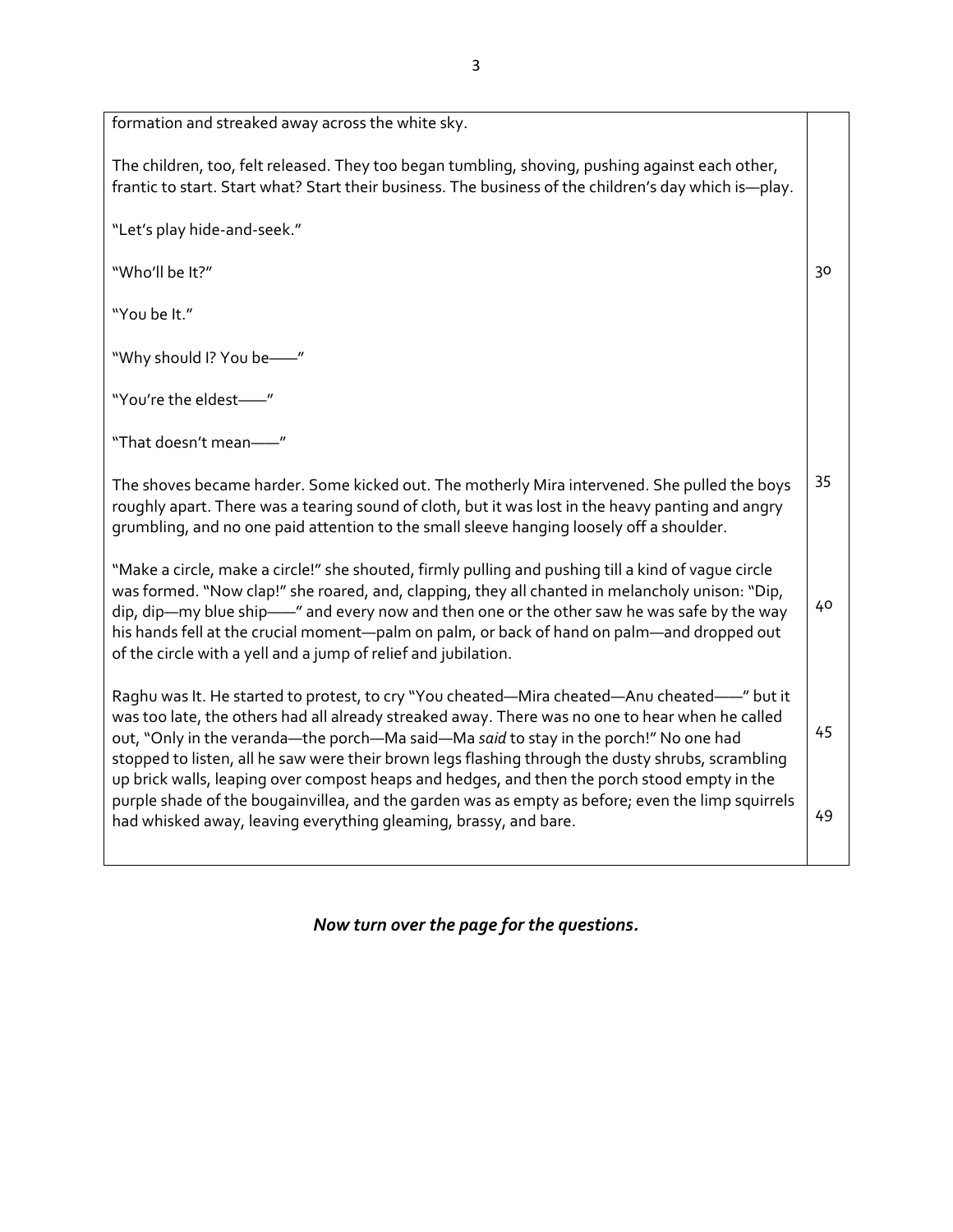## *Answer all of the following questions.*

|    | 1. At the beginning of the story, what is it the children want to do and why?                                                                                                                          | [2 marks]   |  |
|----|--------------------------------------------------------------------------------------------------------------------------------------------------------------------------------------------------------|-------------|--|
| 2. | Identify an image in the opening paragraph and comment on its effect.                                                                                                                                  | $[3$ marks] |  |
|    | 3. What is their mother's initial reaction to what they want to do and why?                                                                                                                            | [2 marks]   |  |
| 4. | What is the effect of the writer using the phrase 'They faced the afternoon.' At the start of line<br>15?                                                                                              |             |  |
|    |                                                                                                                                                                                                        | $[3$ marks] |  |
| 5. | (a) Select two quotations from lines $15 - 23$ which the writer uses to describe the effect the<br>weather is having on the animals.                                                                   |             |  |
|    | (b) For each quotation, explain how the writer's choices of language give you a vivid<br>impression of the ways the animals are feeling.                                                               |             |  |
|    |                                                                                                                                                                                                        | [6 marks]   |  |
| 6. | Identify a technique the writer uses to describe the parrots in lines $24 - 26$ and explain what this<br>suggests about the ways the parrots have been affected by the weather and the noisy children. | [4 marks]   |  |
| 7. | What does the writer suggest about the children in lines 27 - 37? Select two quotations to<br>support your answer.                                                                                     |             |  |
|    |                                                                                                                                                                                                        | [4 marks]   |  |
| 8. | Re-read the dialogue in lines $29 - 34$ . Why do you think the writer has chosen not to indicate<br>who is speaking each line?                                                                         |             |  |
| 9. | How does the writer present the character of Mira towards the end of the passage. Use one<br>quotation to support your answer.                                                                         | [3 marks]   |  |
|    |                                                                                                                                                                                                        | [3 marks]   |  |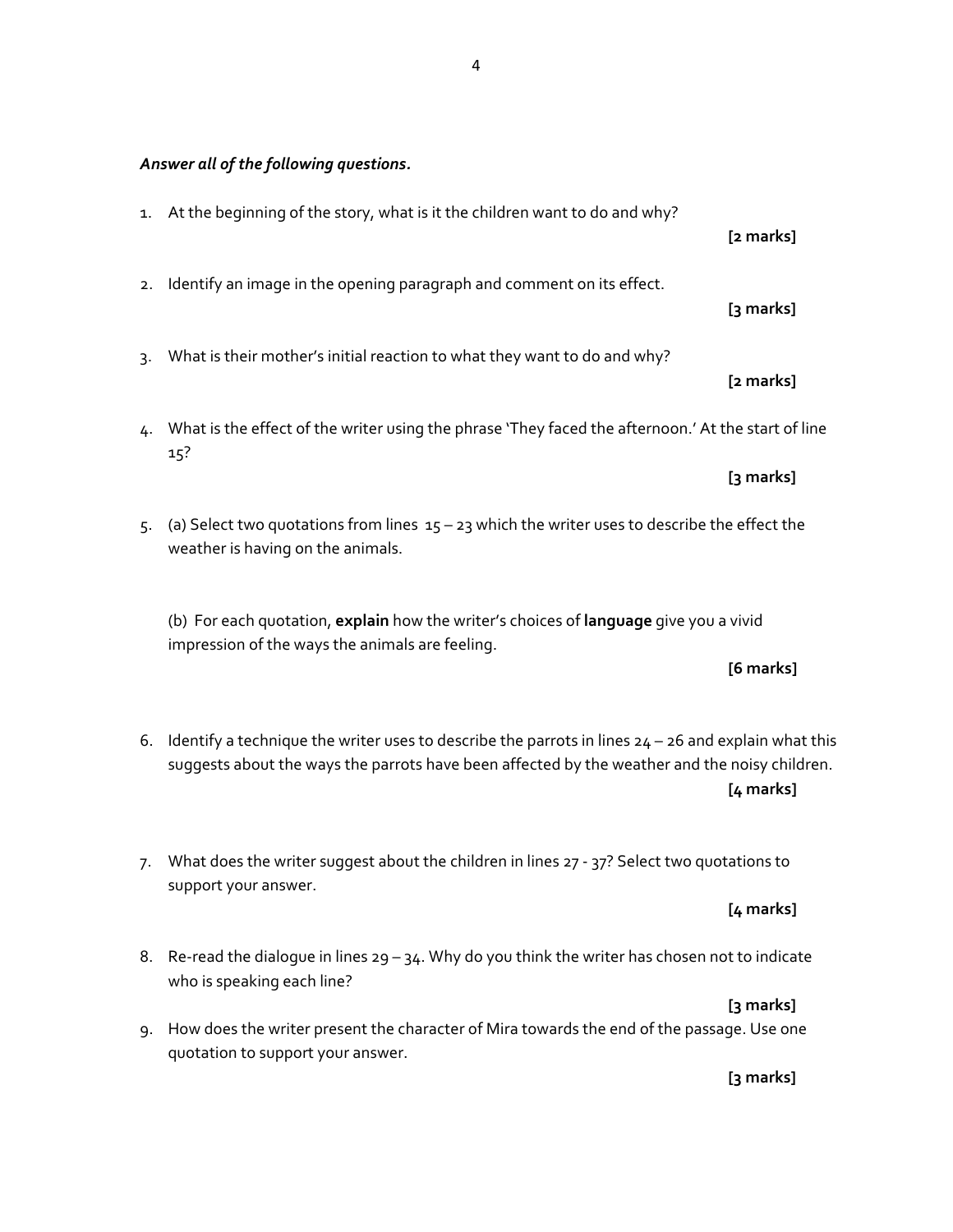10. How do you feel about Raghu at the end of the passage and what makes you feel this way? Use quotation to support your answer.

**[5 marks]**

*Now turn over for Section C*